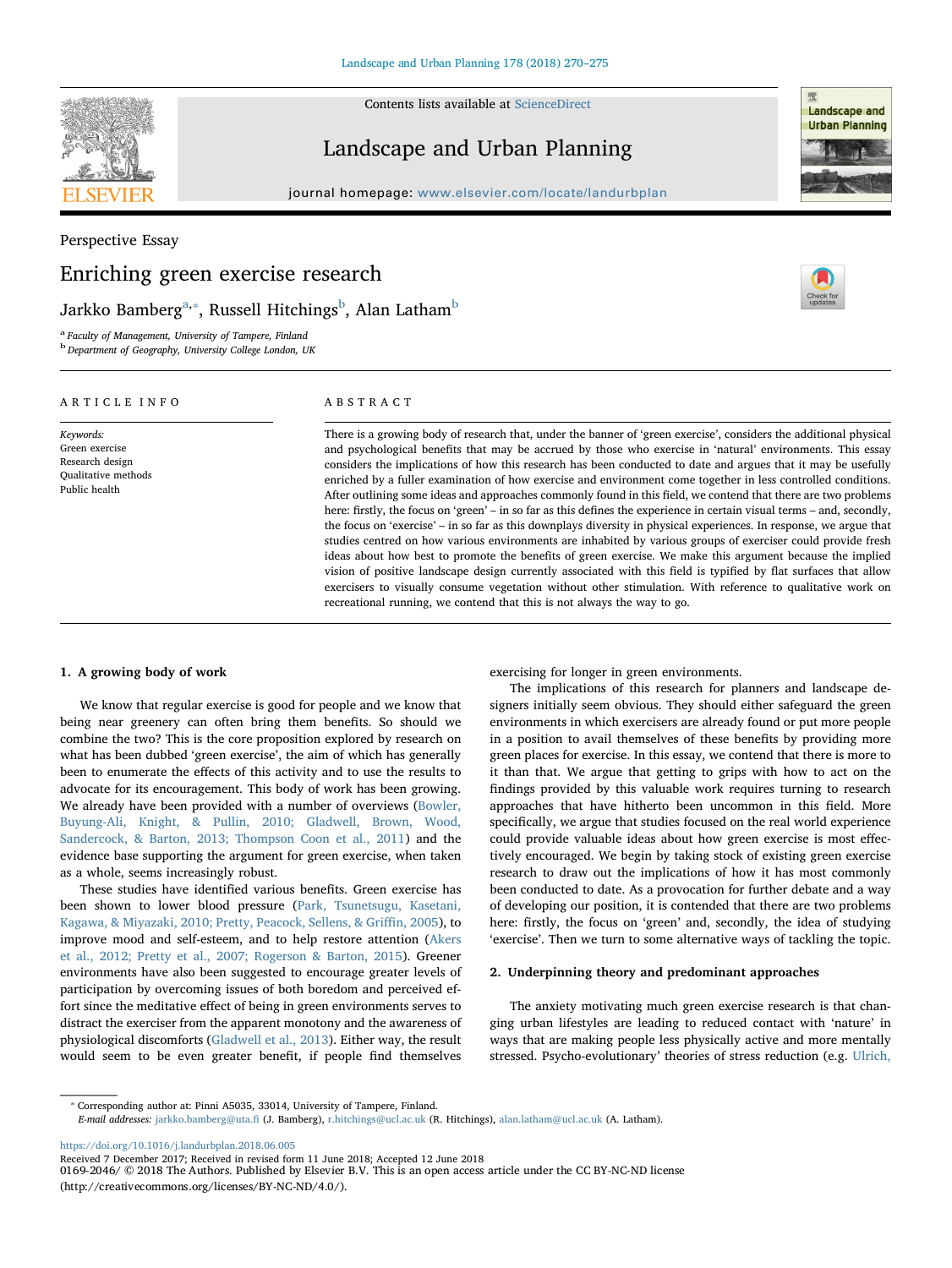[1983, 1986](#page-5-2)) particularly work with the idea of a growing mismatch between living conditions and the environments to which humans are physically and psychologically suited ([Grinde & Patil, 2009\)](#page-5-3). In a parallel argument, 'attention restoration theory', also suggests the experience of natural environments promotes mental recuperation ([Kaplan,](#page-5-4) [1995; Kaplan & Kaplan, 1989\)](#page-5-4). This is, in part, because looking at vegetation takes us away from our immediate concerns, but also because natural objects such as trees, leaves and vegetation have a unique capacity for mental refreshment. A more recent addition to the suite of theories attempting to define this process is the ecological dynamics approach, which – developing Gibson'[s \(1979\)](#page-5-5) analysis of visual perception – suggests that green environments provide particularly complex, challenging and intense 'affordances', which together prompt a set of beneficial emotions and feelings ([Brymer & Davids, 2013; Brymer,](#page-5-6) [Lecturer, Sharma-brymer, & Davids, 2015](#page-5-6)).

In view of the central focus on mental processes, it is unsurprising that green exercise researchers have often been drawn to psychological research protocols. Within this, for [Barton, Wood, Pretty, and Rogerson](#page-4-2) [\(2016\),](#page-4-2) most studies adopt one of three strategies: (i) comparing the outcomes of outdoor exercise in built environments and more 'natural' settings; (ii) comparing the outcomes of indoor and outdoor exercise; and (iii) using laboratory settings to examine the effects of changes to the visual environment ([Barton, Wood, Pretty & Rogerson, 2016,](#page-4-3) p. 27–28). As an example of the first approach, [Berman, Jonides, and](#page-4-4) [Kaplan \(2008\)](#page-4-4) asked participants to walk in either an area of secluded parkland or on a busy road lined with offices before conducting tests "to explore how interactions with nature and urban areas would affect cognitive performance" (p.1208). Similarly, [Brown, Barton, Pretty, and](#page-4-5) [Gladwell \(2014\)](#page-4-5) asked office workers to walk a particular route during their lunch breaks twice per week. This was either in an urban setting, which "consisted of pavement routes through housing estates and industrial areas", or in an area "centered around trees, maintained grass, and public footpaths" (p.391). There is also work on the Japanese idea of 'forest bathing' that compares viewing a forest (or the experience of walking in one) with viewing or walking in an urban area (see [Lee et al.,](#page-5-7) [2011; Park et al., 2010\)](#page-5-7).

The second approach compares indoor and outdoor exercise. [Focht](#page-5-8) [\(2009\),](#page-5-8) for example, studied the effect of brief walks on affective responses, enjoyment and adherence to exercise. He asked participants to walk for 10 min on a laboratory treadmill and 10 min in an outdoor setting at a self-selected intensity. He found that the outdoor experience led to improvements in the affective responses and enjoyment of his participants. [Ryan et al. \(2010\)](#page-5-9) similarly compared the 'vitalizing effects' of walking in an outdoor environment instead of indoors. In their study, an experimenter silently guided participants on a short 15-min walk – either indoors or outdoors. The indoor walkers "were led through a series of underground hallways and tunnels that were devoid of living things, although there were various objects, posters, and changing colors" (p.162). Meanwhile, their outdoor counterparts "walked on a largely tree-lined footpath along a river" (p.162). Their results suggested that walking outdoors results in greater 'vitality' than walking indoors. Another example is the study by [Kerr et al. \(2006\)](#page-5-10) comparing the emotional effects of running in laboratory and 'natural' environments. They had two groups of runners, competitive and recreational, run 5 km on a laboratory treadmill and on a tree-lined footpath alongside roads. The outdoor path ran alongside lakes, through woods and playing fields, and there was only light traffic on the roads (p. 349).

The third approach is particularly focused on what participants see. In one of the first studies of green exercise, participants jogged on a treadmill for 20 min facing projections of a range of outdoor scenes ([Pretty et al., 2005](#page-5-11)). To examine physiological effects, the heart rate of participants was monitored continuously and their blood pressure was measured pre- and post-exercise. Psychological effects were measured by filling out questionnaires on mood and self-esteem before and after the exercise event. Another study examined "the extent to which color,

as a primitive visual feature, contributes to the green exercise effect" ([Akers et al., 2012, p. 8661\)](#page-4-1). Here it was hypothesized that seeing a vegetated environment would result in a positive mood and reduced perceived effort. To test this out, participants cycled on exercise bikes while facing "video footage of a rural cycling course" that was selected for "the high percentage of green foliage in the screen" [\(Akers et al.,](#page-4-1) [2012, p.8662\)](#page-4-1). The participants watched the video three times: in an unedited mode, with a red filter applied, and with an achromatic filter. The aim was to evaluate the potential effect of the 'green' colour of vegetation.

Common to all three approaches, and consistent with the positivistic ambitions of this broader research style, is the deliberate manipulation of predefined features of the experience whilst others are held constant or 'controlled'. This is a widespread approach. But the idea that can flow from this strategy in terms of the specific interests of this journal is that planners should probably aim to reproduce conditions that were originally only part of an attempt to implement an appropriately 'scientific' test. In other words, the vision of positive design that these studies are most commonly drawn to is one in which a series of wellmaintained flat or undulating pathways take runners and walkers past attractive, and seemingly unchanging, vistas of trees, plants and grassland. We argue that, whilst this may sometimes be the right objective, other ways of studying exercise in natural environments could lead to some different ideas.

#### 3. The trouble with 'green'

In their reviews of green exercise research, both [Bowler et al. \(2010\)](#page-4-0) and [Thompson Coon et al. \(2011\)](#page-5-12) discuss how what is considered a 'natural' environment differs from study to study. They also highlight how the characteristics of chosen environments are not often described in great detail. In some studies, for example, the 'natural' environment is simply described as an outdoor 'green' environment [\(Bowler et al.,](#page-4-0) [2010\)](#page-4-0). Notwithstanding this lack of detail, what is evident in this body of research is how 'nature' generally features as a set of environmental features that are there to be looked at. Furthermore, 'green spaces' are also largely investigated as a relatively unchanging and unvaried backdrop for potential exercise. In some studies, the natural environment is quite literally a picture (e.g. [Akers et al., 2012; Pretty et al.,](#page-4-1) [2005\)](#page-4-1). In the 'forest bathing' studies mentioned above, participants are mostly asked to view the trees of the forest or to look at 'nature' whilst they are walking. Sight dominates the discussion. Other senses are mentioned in passing or ignored. In this way, 'nature' experience becomes a visual encounter with 'green'. Some strategy was, of course, necessary to transform 'nature', famously dubbed one of the most complicated words in the English language [\(Williams, 1973\)](#page-5-13), into a manageable research object. But this strategy can also lead to a particular vision of the most desirable environments for green exercise.

In an extreme example of this, exercising research subjects looking at the color green (rather than living vegetation) is taken as a proxy for testing out the effects of exercise in nature [\(Akers et al., 2012](#page-4-1)). Though this is a practical strategy, the implication is that public health promoters might want to encourage exercise in rooms or places painted green if that is all that is required to deliver the benefits that these studies reveal. Similarly, other studies of the response to vegetated scenes can, for example, support an argument for virtual environments that immerse people in seemingly vegetated spaces ([Depledge, Stone, &](#page-5-14) [Bird, 2011\)](#page-5-14). If, for example, ageing societies find actual green environments difficult to negotiate physically, putting people on treadmills facing videos of landscapes could be seen as entirely sensible. Either way, such scenarios point to the potential irony of how studies that were originally designed with a view to encouraging outdoor activity could feasibly have the opposite effect if used to justify the replication of indoor experiences that were originally merely part of a strategy for finding a suitably 'scientific' means of testing the effects of exposure. For now though, and pulling back from such visions of where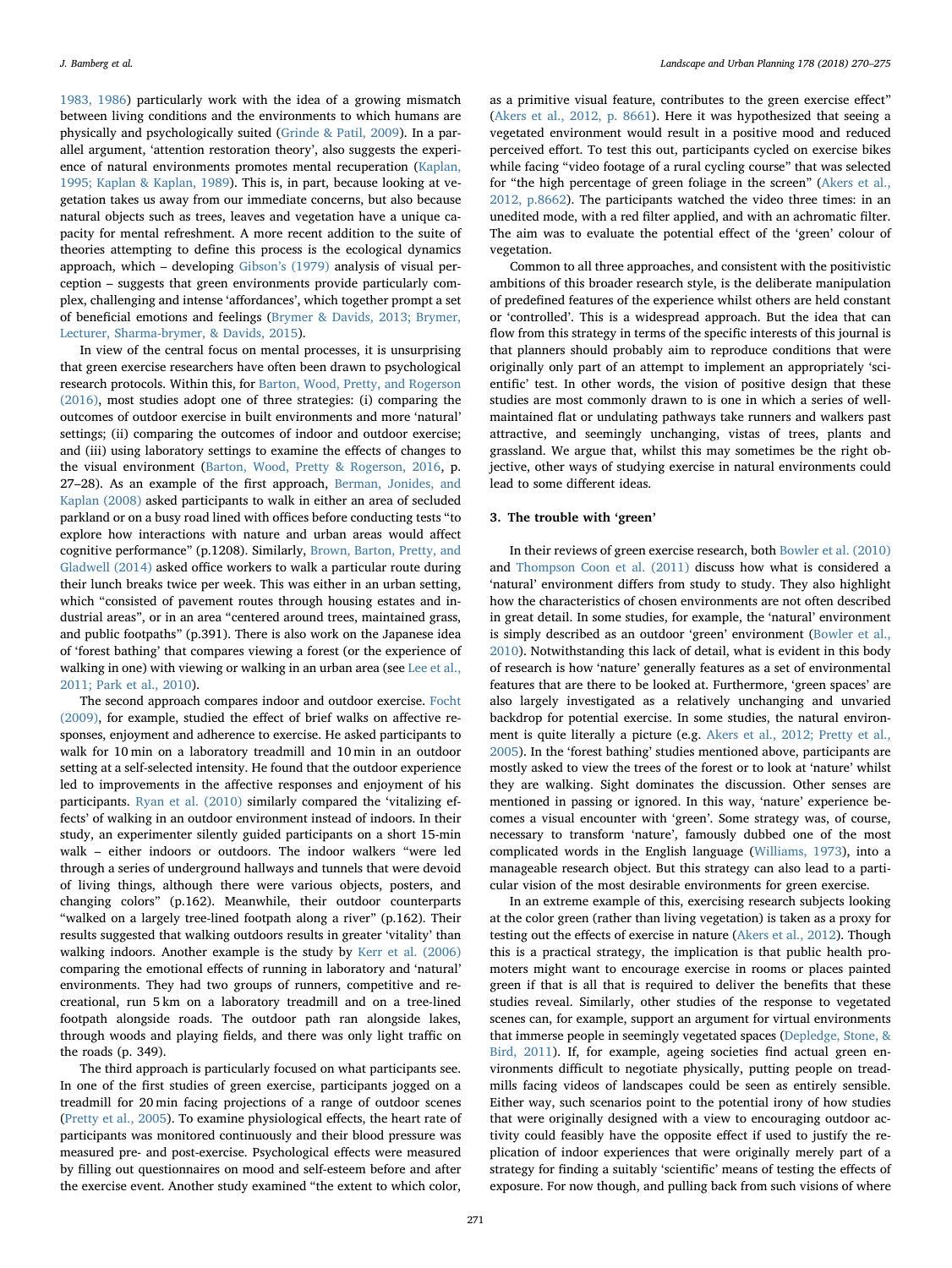things could go in terms of societal response, the general impression given by these studies is that well-maintained parks or forests on a clear summer's day with a few other people around is probably the ideal environment for green exercise. [Barton et al. \(2016\),](#page-4-3) for example, suggest that "competently managed, high-quality, accessible green spaces are essential for long-term sustainability and healthy communities" (p. xv).

We argue there are other aspects to the outdoor 'nature' experience that are also worthy of attention. Because the research design was originally intended to control for such variables, it has become, for example, common for green exercise research either to downplay how outdoor environments are ever changing or to create conditions in which they will likely make less of an impact. [Berman et al. \(2008\)](#page-4-4) mention in passing that their results were not affected by weather conditions and "the season in which subjects were tested had no impact" (p.1209). Yet they do not reveal how the weather conditions varied. [Kerr et al. \(2006\)](#page-5-10) tell us that their "experimental sessions were organized on days when weather and ground conditions were similar (sunny, no wind, dry ground)" (p.350). A set of pleasant, unremarkable conditions has seemingly often been sought out by these studies because the intention is not to evaluate weather effects. So for example, [Lee et al. \(2011\)](#page-5-7) say that "the study was performed on days with fine weather in August" (p. 95) and [Ryan et al. \(2010\)](#page-5-9) detail how their "data collection took place during the months of September and October between 11am and 4 pm when weather conditions permitted" (p. 162). Similarly, [Focht \(2009\)](#page-5-8) details how his "outdoor walks were completed only on days when the weather was conducive to outdoor activities". Indeed, "seven outdoor sessions had to be rescheduled due to poor weather" (p. 614). These statements show that there is not only a preference for 'nice weather' in these studies, but also how some weather conditions are deemed inappropriate for exercising outdoors.

Yet many people clearly do exercise outdoors in very varied conditions regarding temperature, light, and various other aspects of the environment. And green leaves often slowly turn brown, before sometimes being covered in white when snow creates a very different winter landscape. Quite possibly this is a central part of the attraction for many exercisers. This begs the question of how exactly different weather conditions and seasonal environmental differences play into the exercise experience. Other studies elsewhere, for example, reveal a clear seasonal variation in physical activity levels [\(Shephard & Aoyagi,](#page-5-15) [2009\)](#page-5-15), with greater levels of participation in the summer months. Were we to analyze this variation in terms of how the field of green exercise research has developed so far we might be inclined to argue that the greater photosynthesis of summer may be pulling exercisers who are naturally drawn to the psychological benefits of 'green' out from their buildings. But we don't yet know a great deal about such processes.

So our first contention is that the visual focus on 'green', and the decision to study it with reference to certain ideas about appropriately 'scientific' testing may be standing in the way of a fuller appreciation of how environments that are often only sometimes and partly green are actually encountered. That the discussion has come to be defined by color is best illustrated by how those who have since turned their attention to the potential benefits of exercise near or within water have badged their work as about the effects of 'blue' space ([White et al.,](#page-5-16) [2016\)](#page-5-16). Doing so makes sense as an attempt to put 'blue' alongside 'green' as a comparably important topic. But such a move also takes us to our second point about varied exercise forms since, though green exercise practices might not always be about looking, blue exercise benefits are often especially about a more physical kind of environmental immersion ([Foley, 2015\)](#page-5-17).

#### 4. The trouble with 'exercise'

We now turn to the physical activities that have generally been studied in green exercise research. Literature reviews [\(Bowler et al.,](#page-4-0) [2010; Thompson Coon et al., 2011\)](#page-4-0) indicate that walking is often the

preferred form though a number of studies have also asked people to either cycle on stationary bikes or to run. Other exercise types are much less common. The duration of the exercise event is also usually short, commonly ranging from 10 to 60 min. For example, in [Berman et al.](#page-4-4)'s [\(2008\)](#page-4-4) study, walks were specified as from 50 to 55 min in green or urban settings. [Focht \(2009\)](#page-5-8) similarly asked participants to walk for 10 min on either a treadmill indoors or in an outdoor setting. Some studies justify the short time by reasoning that, if even short spells of green exercise produce benefits, these positive effects are probably more certain. Some studies also replicate public health guidelines about exercise duration to see if those who follow them in green spaces might be in line for a double dividend ([Brown, Barton, Pretty, & Gladwell,](#page-4-6) [2012; Brown et al., 2014](#page-4-6)). However, it is also true that the reason for selecting particular exercise durations often goes unstated.

As with duration, the routes for those studies that involve walking or running in outdoor settings are usually predefined. The given route is usually some kind of loop, such as in the study by [Teas, Hurley,](#page-5-18) [Ghumare, and Ogoussan \(2007\),](#page-5-18) in which participants walked for an hour around a preset route of 600 m at a self-selected pace. Sometimes there is an 'out-and-back' route, in which participants walk or run to some predefined point along a given route and then return the same way (e.g. [Bodin & Hartig, 2003; Butryn & Furst, 2003](#page-4-7)). In few studies, most notably those with a 'forest bathing' focus, the route is less defined. However, even in these studies, researchers generally select the location and control the time spent wandering within ([Park et al.,](#page-5-0) [2010\)](#page-5-0). Others are even more prescriptive. For example, [Bodin and](#page-4-7) [Hartig \(2003\)](#page-4-7) mailed participants a map two weeks before their trial with instructions that they should familiarize themselves with the selected route in advance. [Berman et al. \(2008\)](#page-4-4) asked participants to wear GPS watches so that their compliance could be checked. [Kerr et al.](#page-5-10) [\(2006\)](#page-5-10) placed research assistants at 'advantageous positions' along the running route. This was thought necessary as a safety measure, but it also allowed them to spot deviations from the route [\(Kerr et al., 2006,](#page-5-10) [p.350\)](#page-5-10).

Studies do not always tell us why specific modes of exercise were selected. This is particularly so with walking, which is often taken as the obvious stand-in for 'exercise' more generally. Exercise bikes are sometimes justified because they make it easier to 'rigorously control' ([Rogerson, Gladwell, Gallagher, & Barton, 2016, p.1\)](#page-5-19) the experience. Different reasons are given for a focus on running. For [Bodin and Hartig](#page-4-7) [\(2003\),](#page-4-7) this is because it is more intense than walking. For [Kerr et al.](#page-5-10) [\(2006\),](#page-5-10) research should "match exercisers with their usual mode of exercise when testing, rather than, for example, testing runners on bicycle ergometers" (p. 346). A final reason is that there is already evidence that running has positive effects on mood ([Butryn & Furst, 2003](#page-5-20)).

All physical activities, including those understood as 'exercise', require a body that senses the environment and engages with it by moving in or through it. Yet, and building on the above discussion of 'green', this moving and sensing body is further hidden in green exercise research because of a tendency to downplay the specifics of the physical activity at hand. However, to sit on an exercise bike in a park is something very different to cycling or running through that park (see [Rogerson et al., 2016\)](#page-5-19). People also interact with 'nature' in many ways even within the same practice. Take the recent fashion of barefoot running. Those who praise barefoot running claim it is a superior form of environmental engagement (to shod running) because more information is exchanged between surfaces and feet ([Lieberman, 2012;](#page-5-21) [McDougall, 2009; Robbins & Hanna, 1987\)](#page-5-21). In this way, barefoot running provides a useful reminder that when people exercise their engagement with the physical environment is multisensory and that this stimulation can be more highly prized than fixed and unchanging conditions.

So a second problem, as we see it, relates to how 'exercise' can be positioned in green exercise research as an easily recognizable and internally uniform activity. This has either been because ideas about scientific testing have led researchers to ask participants to do the same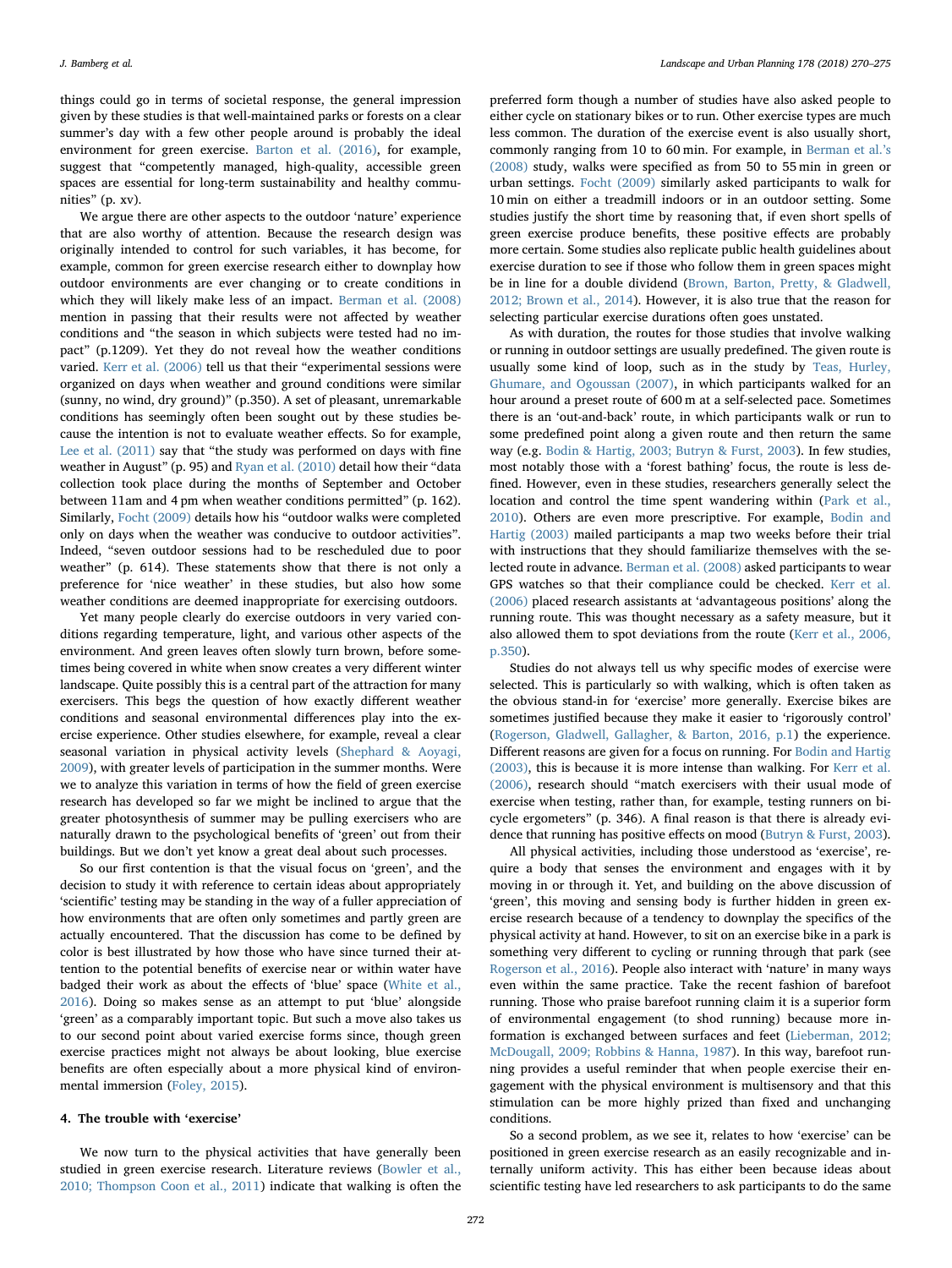thing or because variation has been downplayed in the quest for more broadly applicable results. But by studying exercise in this way, the diversity of ways in which people actually do their physical activities, with greenery or otherwise, is swept under the carpet.

#### 5. Inhabiting environments and the running experience

So far we have argued two things. One, that work on green exercise, in trying to control for context, has turned the natural environment into a largely visual object in a way that misses how varied environments are experienced. Two, that in hopefully positioning certain exercise forms as representative of 'exercise more generally', the specifics of how particular forms are experienced by people are downplayed. Both manoeuvres make sense from one perspective. But the demands of certain beliefs about appropriate experimental design have also led to a situation in which relatively little is known about how various exercise forms might come into contact with a range of 'green' or 'natural' environments. And whilst there have been studies that evaluate a diversity of 'green exercise' practices (see, for example, how [Barton and Pretty](#page-4-8) [\(2010\),](#page-4-8) draw on projects centred on activities that range from farming to fishing), these studies do not generally delve fully into the detail of the experience. The ambition is rather to reach for more general effects through quantitative analysis. There are, however, other bodies of work that do not bow to these same demands. In this respect, we turn now to cultural studies of physical exercise. Though not often connected to the 'green exercise' agenda (for recent exceptions, see [Glackin and Beale](#page-5-22) [\(2018\),](#page-5-22) on how male recreational cyclists think about the benefits of natural cycling environments and [Allen-Collinson \(2018\)](#page-4-9), on how weather influences the experience of those targeted by a Welsh outdoor exercise scheme), we find a range of recent in-depth qualitative studies with something valuable to add to this discussion.

Take Brown'[s \(2017\)](#page-4-10) study of how walkers and cyclists in the Scottish Highlands value 'ground-feel'. Through talking and exercising with both groups, she highlights the centrality of tactile environmental engagement to both practices. In part, this is about the varied elevations of the terrain they traverse. However, the experience is also profoundly shaped by the texture of trails. This is particularly the case for mountain bikers, who, when called upon to examine the pleasures generated through cycling highland trails, prove quite eloquent on the varied pleasures of various surfaces. In this way, she echoes the argument of [Ward Thompson \(2013\)](#page-5-23) who contends that, if we want to understand "the landscape qualities that spark movement for movement's sake" ([Brown, 2017, p.312\)](#page-4-10) we should pay more attention to how bodies and environments affect one another. Something similar can be seen in [Eden](#page-5-24) [and Barratt](#page-5-24)'s (2010) comparison of indoor and outdoor climbers. They show how the differences between the two cannot straightforwardly be linked to a superficial understanding of context (that one is inside and the other in 'nature'). Rather their interviews reveal the subtle, but nonetheless deeply felt, variations in corporeal engagement with certain climbing surfaces. The difference that environmental affordances such as these make to exercise practices is also clearly apparent in [Phoenix and Orr](#page-5-25)'s (2014) work on older exercisers. Talking with them about the full complement of exercise forms, they discover a diversity of modes through which 'nature' plays into the potential pleasures of exercise – from cold water on a swimmer's body, the resistance offered by a steep hill climb, to the "touch of wind" (p. 96) on an older walker's hair. And, as [Cook and Edensor \(2017\)](#page-5-26) remind us in their rural cycling study, these modes also change after dark when alternative relationship between bodies and surroundings take shape.

What these studies show is that different exercisers relate to the environments with which they come into contact in very different ways. And, more than that, the physical features of these environments shape the exercise experience in ways that cannot be deduced in advance of careful study. So, if the aim is to understand how relationships between certain exercise practices and nominally natural environments develop, it is worth paying attention to how exactly particular elements of the

environment come to feature in the lived experience. Developing this point, and as a means of underlining how relevant studies have the potential to enrich green exercise research, we now turn to the growing body of qualitative work on recreational running. In many of the green exercise studies, running features as a proxy for a relatively bloodless idea of 'exercise'. Yet, if we examine running, and its environments, with reference to in-depth studies of experience we can paint a rather different picture.

[Lorimer \(2012\),](#page-5-27) for example, describes the recreational runner as "a highly accomplished sensualist" (p. 83), an exercising body in search of tactile engagement. [Nettleton \(2013, 2015\)](#page-5-28), in an ethnography of fell running (a particular kind of hill running) in North England, tells a similar story. Her runners describe an absorption in the wild environment of the fells that has echoes of the romantic sublime. In part this absorption is visual, involving wonder at the natural landscape that surrounds them. But it also, and more crucially to our argument here, involves an intense corporeal engagement with that landscape. These runners convey a deep sense of absorption in the activity of fell running that is a product of their on-going, long term, physical involvement with a very particular set of material conditions. And this is not a 'green' landscape, or a 'natural' landscape per se. It is a landscape with very specific elements: rocks, heather, streams, mud, scree slides and so on. Exercising where they do, Nettleton's fell runners have developed a deep attachment and knowledge of the environments they run through, and this is an attachment not easily transferable to another environment.

Of course, most recreational runners do not have the opportunity to run in these environments, as some of the anxieties sustaining green exercise research make clear. In more urban contexts, studies like those of [Krenichyn \(2004, 2006\)](#page-5-29) and Barnfi[eld \(2016\)](#page-4-11) nonetheless demonstrate that many runners (along with other exercisers) still find the 'natural' environments of large urban parks to be calming and restorative. Tellingly, however, they also point to a range of other engagements that are important in encouraging people there. Some studies suggest that parks may be valued running environments because of the loose sense of camaraderie with the other runners found there ([Hitchings & Latham, 2017a](#page-5-30)). However, that is not to suggest that all urban runners feel an affinity with other space users since [Cook, Shaw,](#page-5-31) [and Simpson \(2016\),](#page-5-31) for example, highlight the kinaesthetic pleasures that some find in weaving through pedestrians who rather feature as obstacles (cf. [Allen-Collinson & Hockey, 2015; Hockey & Allen-](#page-4-12)[Collinson, 2006\)](#page-4-12). We might feasibly think of urban running, whether in parks or on streets, as something quite different from that which happens in more 'natural' spaces.

In any case, this research approach encourages us to redefine the problem as being less about providing the right vegetated environment for beneficial green running, and more about how exercising bodies and physical environments lock into an on-going positive relationship with one another. In the interviews of [Howe and Morris \(2009\),](#page-5-32) for example, running in woods are valued because of the "rolling dirt track…. that is soft underfoot, being occasionally covered with bark chips in places and wooden planks in others" (p. 319). The point for these runners is that this is an alternative to the hard pavements of more urban areas. These environmental 'affordances' are very different, but perhaps no less important, to those examined in green exercise research. Howe and Morris also suggest that some runners do so outside because they need to practice in conditions comparable to planned future cross-country races. So these runners are not doing so because of green exercise benefits when, as others have pointed out [\(Butryn & Masucci, 2009\)](#page-5-33) 'natural' environments, with all their distracting variation, are sometimes less appealing than their indoor equivalents for those whose priority is optimizing athletic performance. It may therefore be that we should leave these highly committed exercisers alone in promoting green exercise because the last thing they would want is psychological relaxation when the focus is squarely on achieving peak performance.

Some of our own work has sought to compare indoor and outdoor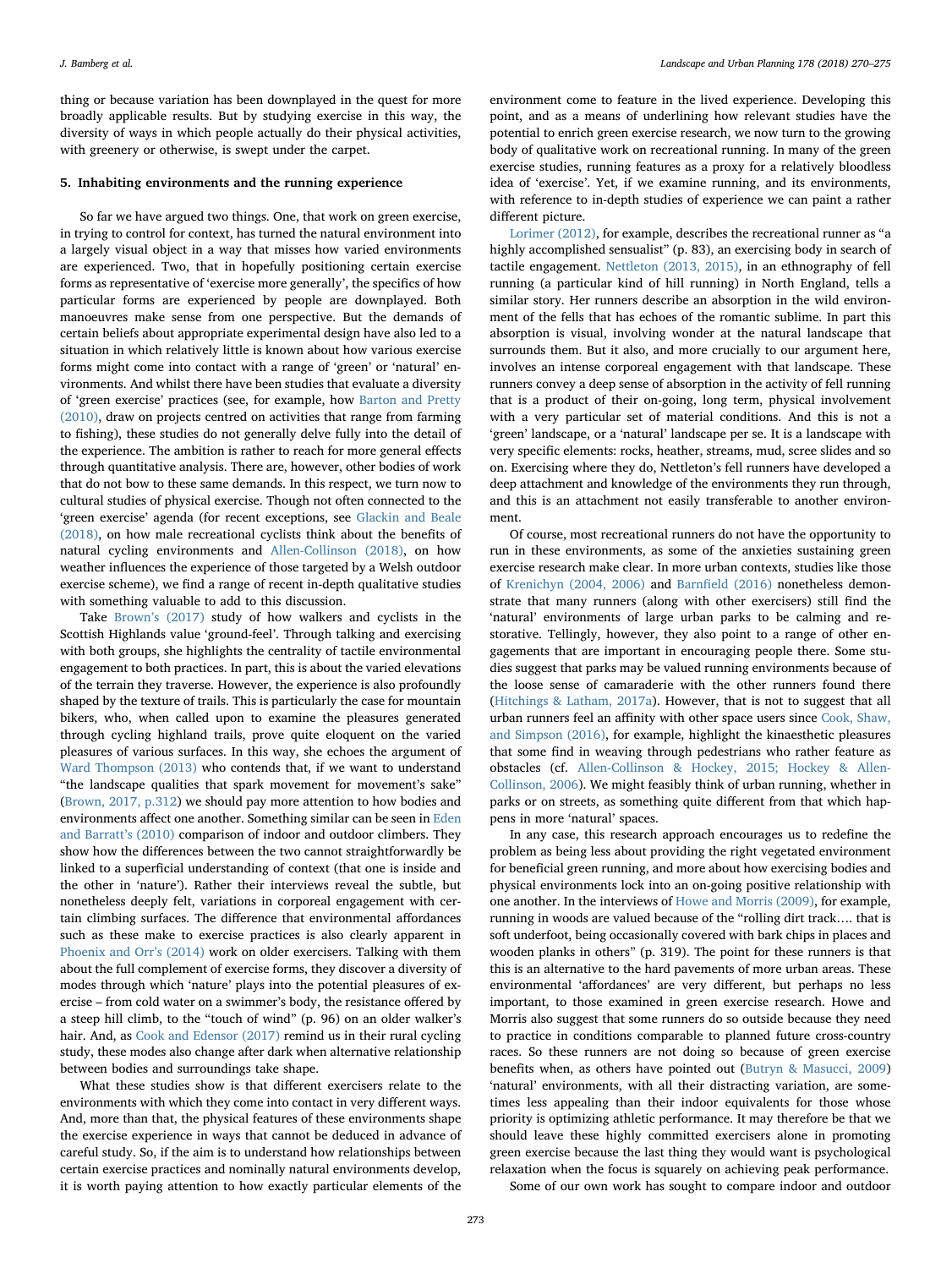running. But this is in a different way to the green exercise studies discussed above [\(Hitchings & Latham, 2016\)](#page-5-34). For indoor recreational runners in London, we have explored the seductions of the variationless surface and environment associated with the gym treadmill. Through interviews, we found the dull uniformity of the experience helping to hold valued exercise routines in place. The ability to delegate to the treadmill, and the knowledge that the machine will guide them smoothly to the end of the workout, trumped any benefits from being outdoors, even though those found on these machines, when asked to reflect on the matter, thought 'indoor' running was far from the ideal. They had been recruited into indoor routines that encouraged them to 'forget' about the possibility of environmental benefits outside (see also [Hitchings, 2013](#page-5-35)). We have also been studying how recreational runners are drawn into an urban forest in Finland. Some did so because they wanted to experience varied surfaces since the materials that often tend to accompany 'green environments' (rocks, soil, roots and so on) invited their bodies to respond in ways that positively animate their runs. For them, engaging with these irregularities kept their bodies and minds occupied, which, in turn, helped them to transcend the daily grind. Yet others described how more uniform surfaces can also facilitate an escape from preoccupations by supporting a mental state in which they have no need to concentrate on anything.

Building on this experiential focus, [Hockey \(2013\)](#page-5-36) describes an interesting mix of meditation and monitoring amongst more experienced runners who move in and out of states of ease and exertion over the course of a training run. Little is explicitly said here about specific features of the environment, but it is quite possible that the restorative effects of greenspace may be playing into this. There are therefore some hints here about how, during the run, runner and living trees and vegetation might come together to achieve the ideal mix of performance and psychological benefit.

Then there is the matter of how running's apparent simplicity hides a story of diversity in where and how it has been done over time. The spread of 'jogging' in Sweden, for example, undercut national ideals about the 'trail' by being proudly non-natural, as running was imaginatively relocated to urban environments as a result of being repositioned as about the efficient achievement of health, rather than romantic ideas about the forest [\(Qviström, 2017](#page-5-37)). In this way, there is also value in linking green exercise to a broader historical sense of the changing environments to which running has been attached [\(Latham,](#page-5-38) [2015\)](#page-5-38).

Our point here is no more complicated than to show how these studies shed light on whether, how and when 'green exercise' will likely happen for different runners, along with the extent to which the suggested benefits of running through and alongside greenery will be welcomed by them. Our aim is to move the discussion from experimental data on the value of green exercise, to a fuller sense of whether and how it might be encouraged amongst certain groups, along with the possible role of landscape design in all of this. And whilst such studies no doubt complicate the picture in terms of practical implications, they also start to reveal a more variegated sense of how certain exercisers and certain environments might feasibly coalesce. We therefore see potential in more qualitative work on exercise and (sometimes green) environment (for more on this argument, see [Hitchings and Latham](#page-5-39) [\(2017b\)\)](#page-5-39).

## 6. Conclusion

The intention in green exercise research has been to control for context effects in the quest for more robust results regarding the effects of exercising near vegetation. One limitation of this, according to [Barton, Bragg, Wood, and Pretty \(2016\),](#page-4-3) is that "it does not provide the full-sensory experience of green exercise participation" (p.30). They also suggest that further research is needed "to conclude whether laboratory-based findings are fully applicable to the real world" (p.30). We agree with this and we offer the following three pointers about how

this research might proceed. First, it is necessary to take a step back from prevailing research approaches and not stress the importance of the greenness or blueness – or any other visually predefined feature – of the exercise environment too greatly beforehand. That is, research should be open to the varied qualities of the environment and the varied ways in which people physically engage with them. Second, 'nature' should be recognized as dynamic since weather, seasons, and the material conditions for exercise are varied and ever changing outdoors. It is worth studying these dynamics instead of assuming what is, for example, to be judged 'fine' or 'poor' weather because they will likely be key to understanding how 'green exercise' practices attract and retain enthusiasts. Third, people evidently exercise in very many ways, and that variation really matters to whether they are likely to do this in or alongside greenery. And understanding this diversity requires close scrutiny of how specific exercisers relate to their environments.

We offer these pointers here because, in terms of landscape design, our concern is that the current implied vision of the environments that facilitate 'green exercise' is coloured by how the topic has been studied so far. Green exercise studies often leave us with a picture of flat lawns, paths and opportunities for an undifferentiated set of exercisers to gaze at greenery in unremarkably warm and pleasant weather. Planners and designers interested in practical application should remember that this picture is an artefact of the research approach and not necessarily what they should always strive to recreate themselves. For a more detailed sense of what they should actually do, we think that the stage is now set for a fuller examination of the factors that encourage or discourage different groups to avail themselves of green exercise benefits in their everyday lives. And whilst there will be many possible ways of doing so, we think that some of the ideas and approaches presented above could play a useful part in this.

### Acknowledgements

This research was supported by Academy of Finland project Affective Landscapes of Running (grant number 295386).

#### References

- <span id="page-4-1"></span>Akers, A., Barton, J., Cossey, R., Gainsford, P., Griffin, M., & Micklewright, D. (2012). Visual color perception in green exercise: Positive effects on mood and perceived exertion. Environmental Science and Technology, 46(16), 8661–8666. [http://dx.doi.](http://dx.doi.org/10.1021/es301685g) [org/10.1021/es301685g](http://dx.doi.org/10.1021/es301685g).
- <span id="page-4-9"></span>Allen-Collinson, J. (2018). 'Weather work': Embodiment and weather learning in a national outdoor exercise programme. Qualitative Research in Sport, Exercise and Health, 10(1), 63–74. <http://dx.doi.org/10.1080/2159676X.2017.1360382>.
- <span id="page-4-12"></span>Allen-Collinson, J., & Hockey, J. (2015). From a certain point of view: Sensory phenomenological envisioning of running space and place. Journal of Contemporary Ethnography, 44(1), 63–83. <http://dx.doi.org/10.1177/0891241613505866>.
- <span id="page-4-11"></span>Barnfield, A. (2016). Public health, physical exercise and non-representational theory – A mixed method study of recreational running in Sofia, Bulgaria. Critical Public Health, 26(3), 281–293. <http://dx.doi.org/10.1080/09581596.2015.1029434>.
- <span id="page-4-3"></span>[Barton, J., Wood, C., Pretty, J., & Rogerson \(2016\).](http://refhub.elsevier.com/S0169-2046(18)30488-2/h0025) Green exercise: Linking nature, health and well-being. [London and New York: Routledge.](http://refhub.elsevier.com/S0169-2046(18)30488-2/h0025)
- <span id="page-4-8"></span>Barton, J., & Pretty, J. (2010). What is the best dose of nature and green exercise for improving mental health? A multi-study analysis. Environmental Science & Technology, 44(10), 3947–3955. [http://dx.doi.org/10.1021/es903183r.](http://dx.doi.org/10.1021/es903183r)
- <span id="page-4-2"></span>[Barton, J., Wood, C., Pretty, J., & Rogerson, M. \(2016\). Green exercise for health. A dose](http://refhub.elsevier.com/S0169-2046(18)30488-2/h0035) [of nature. In J. Barton, R. Bragg, C. Wood, & J. Pretty \(Eds.\).](http://refhub.elsevier.com/S0169-2046(18)30488-2/h0035) Green exercise: Linking nature, health and well-being (pp. 26–[36\). London and New York: Routledge.](http://refhub.elsevier.com/S0169-2046(18)30488-2/h0035)
- <span id="page-4-4"></span>[Berman, M. G., Jonides, J., & Kaplan, S. \(2008\). The cognitive bene](http://refhub.elsevier.com/S0169-2046(18)30488-2/h0040)fits of interacting with nature. [Psychological Science, 19](http://refhub.elsevier.com/S0169-2046(18)30488-2/h0040)(12), 1207–1212.
- <span id="page-4-7"></span>Bodin, M., & Hartig, T. (2003). Does the outdoor environment matter for psychological restoration gained through running? Psychology of Sport and Exercise. [http://dx.doi.](http://dx.doi.org/10.1016/S1469-0292(01)00038-3) [org/10.1016/S1469-0292\(01\)00038-3](http://dx.doi.org/10.1016/S1469-0292(01)00038-3).
- <span id="page-4-0"></span>Bowler, D. E., Buyung-Ali, L. M., Knight, T. M., & Pullin, A. S. (2010). A systematic review of evidence for the added benefits to health of exposure to natural environments. BMC Public Health, 10(456), <http://dx.doi.org/10.1186/1471-2458-10-456>.
- <span id="page-4-10"></span>Brown, K. M. (2017). The haptic pleasures of ground-feel: The role of textured terrain in motivating regular exercise. Health and Place, 46, 307–314. [http://dx.doi.org/10.](http://dx.doi.org/10.1016/j.healthplace.2016.08.012) [1016/j.healthplace.2016.08.012.](http://dx.doi.org/10.1016/j.healthplace.2016.08.012)
- <span id="page-4-6"></span>Brown, D. K., Barton, J. L., Pretty, J., & Gladwell, V. F. (2012). Walks4work: Rationale and study design to investigate walking at lunchtime in the workplace setting. BMC Public Health, 12, 550. [http://dx.doi.org/10.1186/1471-2458-12-550.](http://dx.doi.org/10.1186/1471-2458-12-550)
- <span id="page-4-5"></span>Brown, D. K., Barton, J. L., Pretty, J., & Gladwell, V. F. (2014). Walks4Work: Assessing the